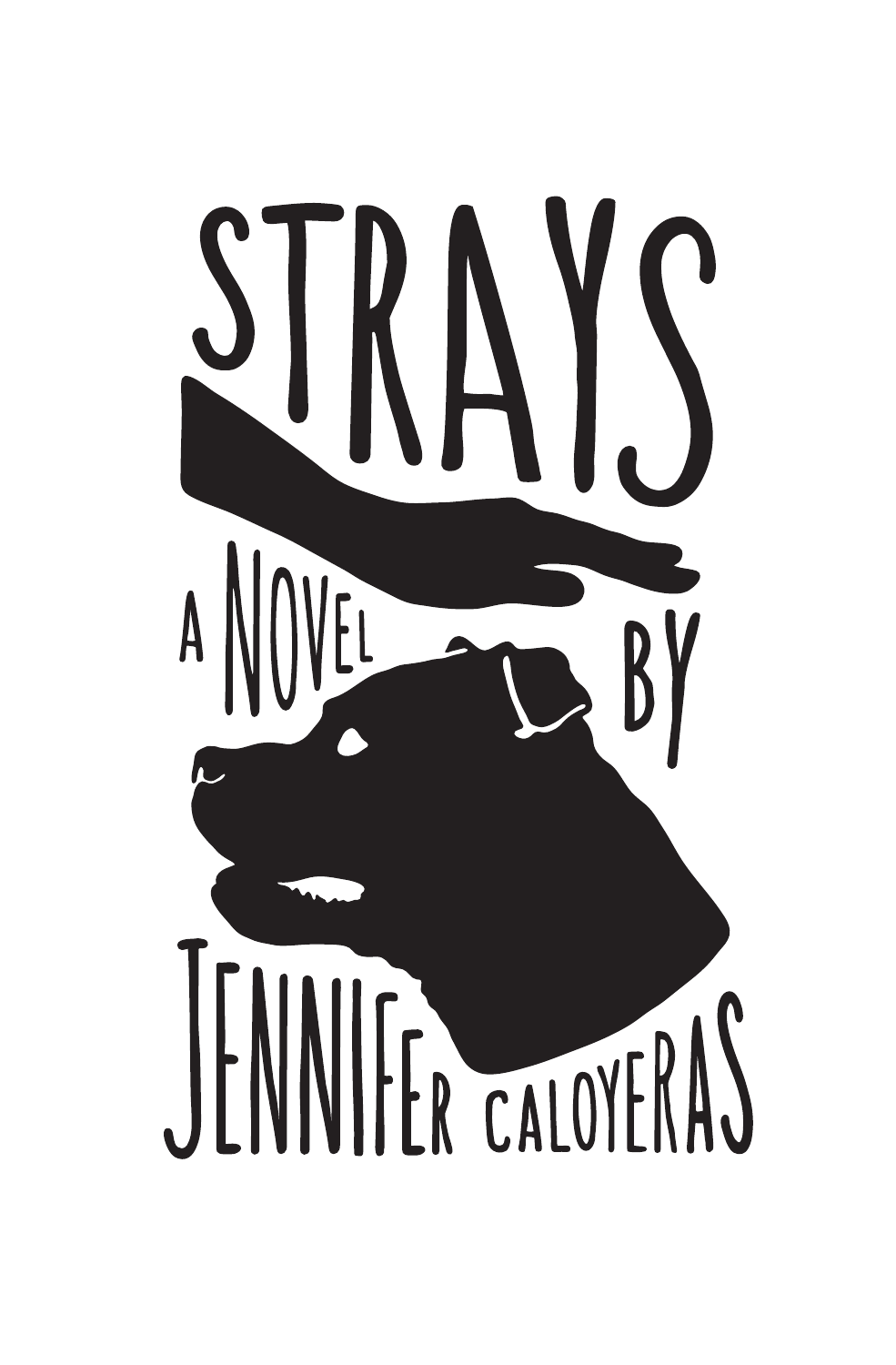# strays

*a novel by* 

Jennifer Caloyeras

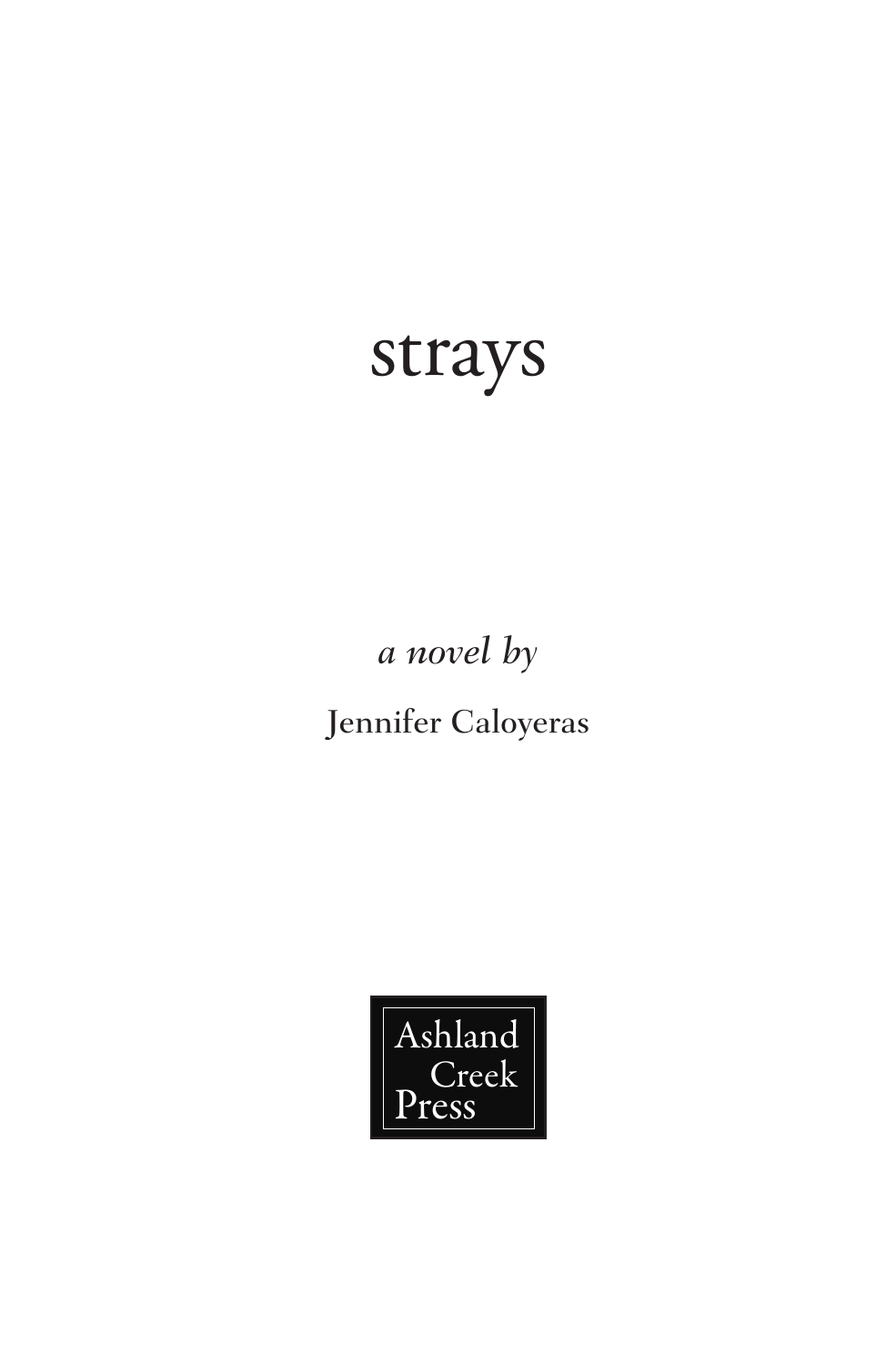## prologue

I brought the hammer down as hard as I could and watched the stucco of my closet wall crumble. That was for being dumped by Andy Dunn. I raised the wooden handle over my head and brought it down again with even more force—a human guillotine. That was for Mrs. Schneider's condescending remark in English class. Another bash for my dad for being too busy to deal with me. A slam for my so-called best friend, Ashley, for not calling me back the night before. And a smash for my mom—for dying—that sent bits of drywall fying.

I waited until my chest stopped its rhythmic heaving up and down, like the waves of the Pacifc that I could see from my bedroom window. After rearranging my clothing on the hangers so that they hid all evidence of my outburst, I stepped out of the closet and closed the doors. As usual, the hammering had been therapeutic. I had let it all out.

Or so I thought.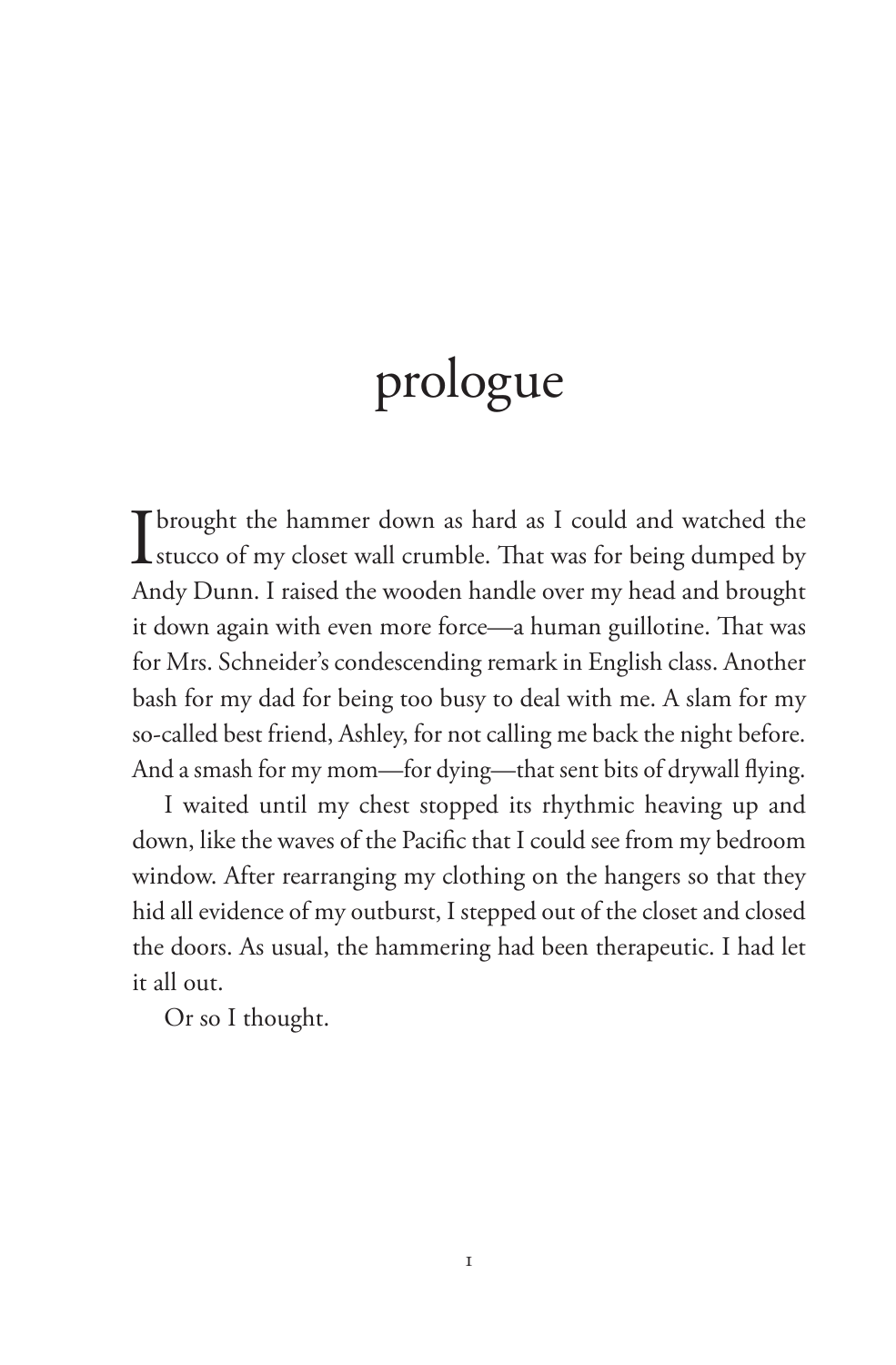### one

I couldn't ignore them any longer. It was one thing to walk around the school cafeteria hiding behind my sunglasses, pretending I didn't see them waving at me, but they knew I hadn't gone deaf, so when my two "friends" started shouting my name, I had to walk over.

 "Iris!" yelled Ashley again, both hands in the air like she was on a roller coaster. She had been my closest friend, if you could call it that, since I had moved to Santa Cruz, California, to start my sophomore year less than two years ago.

Sierra followed with a bellowing, "Eye!"

*Eye* was their nickname for me, but I never had the heart to tell them they should stick to Iris because calling me by the frst letter of my name kind of creeped me out. I just always pictured this big, ominous eye hovering over my head.

I don't know why they'd plucked me out of all the girls at Santa Cruz High. It wasn't like I had been giving out signals that I wanted to hang out. In fact, I spent most of that frst year in tenth grade with my head down, hiding behind my long brown hair. Maybe they were intrigued by the new girl with the tragic past.

Begrudgingly, I brought my sack lunch over.

"For a second there, I thought you were avoiding us," said Sierra,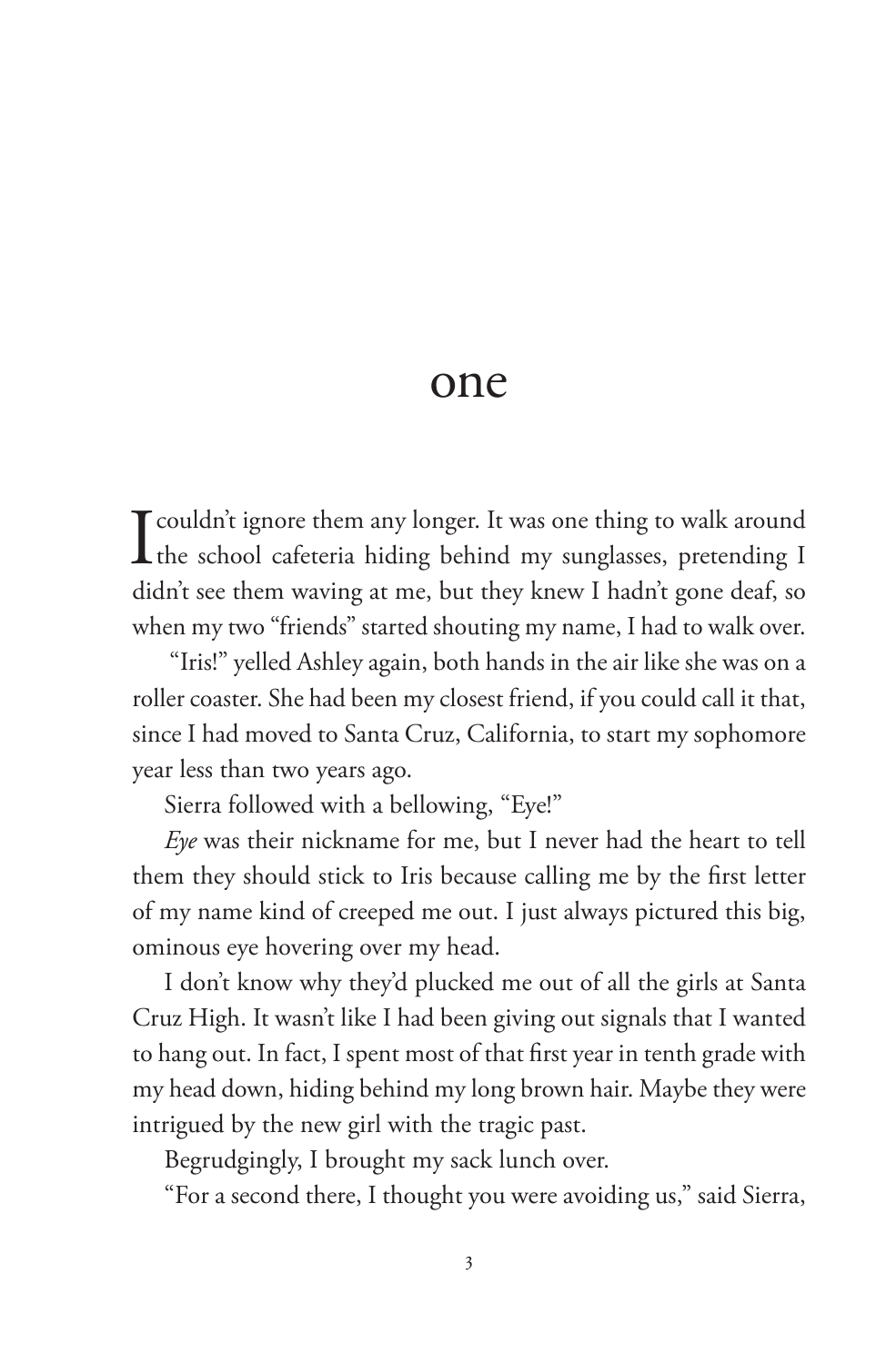who was clearly breaking the dress code by sporting a tube top.

"I wouldn't do that," I lied. Truth was, I had been craving more and more time alone with my thoughts lately. But it was hard to explain this to my friends because I couldn't even really understand it myself. After fnally settling in to a new home and my new life without Mom, I found myself wanting to retreat, as though the comfort scared me. I was shying away, like a hamster or a jaguar, from being a social creature.

It fnally felt like the beginning of summer—the kind of day that made people visiting Santa Cruz announce to their families that they were moving to California immediately. Outside, a cerulean sky with rising heat made me envy all of the kids downing cool sodas. Dad had forgotten to give me my allowance this morning, so I was stuck with a boring peanut butter and jelly sandwich from home. And drinking fountain water—lukewarm.

"You look tired," Ashley said as I sat down.

"I woke up late, and Dad drank all the coffee this morning," I said.

"Coffee stunts your growth," said Sierra. She was going to end up at least six feet tall, like her brothers, and no amount of cafeine could stop her.

"Well, it also staves off type-two diabetes," I added.

"Here she goes," said Sierra.

That shut me up. I didn't have to subject them to my Science Channel addiction.

I could feel the crunchy peanut bits sticking to my teeth. "How'd you do on bio?" I asked, trying to change the subject.

"There's no way anyone got the extra credit on the bio final this morning. No way," said Sierra, opening her plastic container flled with noodles. She was a senior who sometimes hung out with us.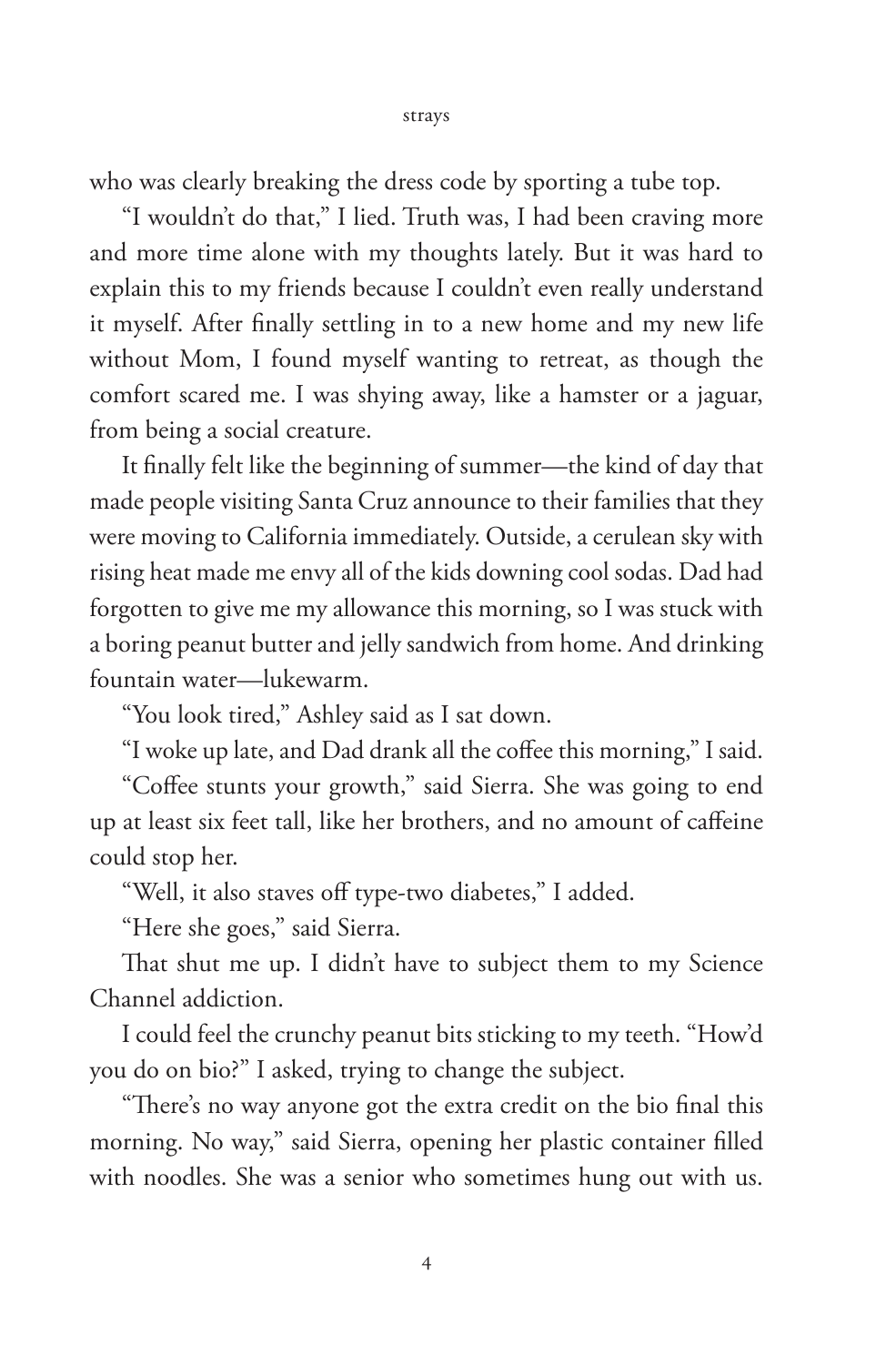Since I was in accelerated science, we were in the same class.

The sides of my mouth turned upward, ever so subtly.

"What was the question?" asked Ashley.

Sierra used her teeth to rip open the package of soy sauce. "It was something like: 'What's special about the way moray eels eat?'"

"And 'What is this mechanism called?'" I added.

"I'm glad I'm not in any of those AP classes," said Ashley.

"Why would Mr. Sommers even include extra credit questions if they're impossible to answer? It's cruel," said Sierra.

My smile widened, and Ashley glanced over at me. It was one of the few pleasures I had experienced in months. I wanted to revel in it.

Ashley was onto me. "You got it, didn't you?" she said.

"She's smart, but she's not *that* smart," said Sierra, studying my eyes as my pupils widened. "Oh my God. You did get it. What in the world was the answer?"

I gave them the full explanation. "Moray eels have a second set of jaws at the back of their mouths. They're called *pharyngeal jaws*, and when the eel clamps down on its prey, the second set protrudes forward to help bring the food back into the esophagus."

Ashley put down her burrito. "I think I'm gonna puke."

"Where in the world did you learn that? Mr. Sommers never even covered that in class," said Sierra.

"He didn't talk about it in class. It was on one of those nature programs I watch."

I could get so caught up in those shows that hours would pass and I wouldn't even notice. And since I'd been feeling so antisocial lately, my propensity for marathon sessions of TV watching had increased signifcantly.

"You kind of have a photographic memory," said Ashley.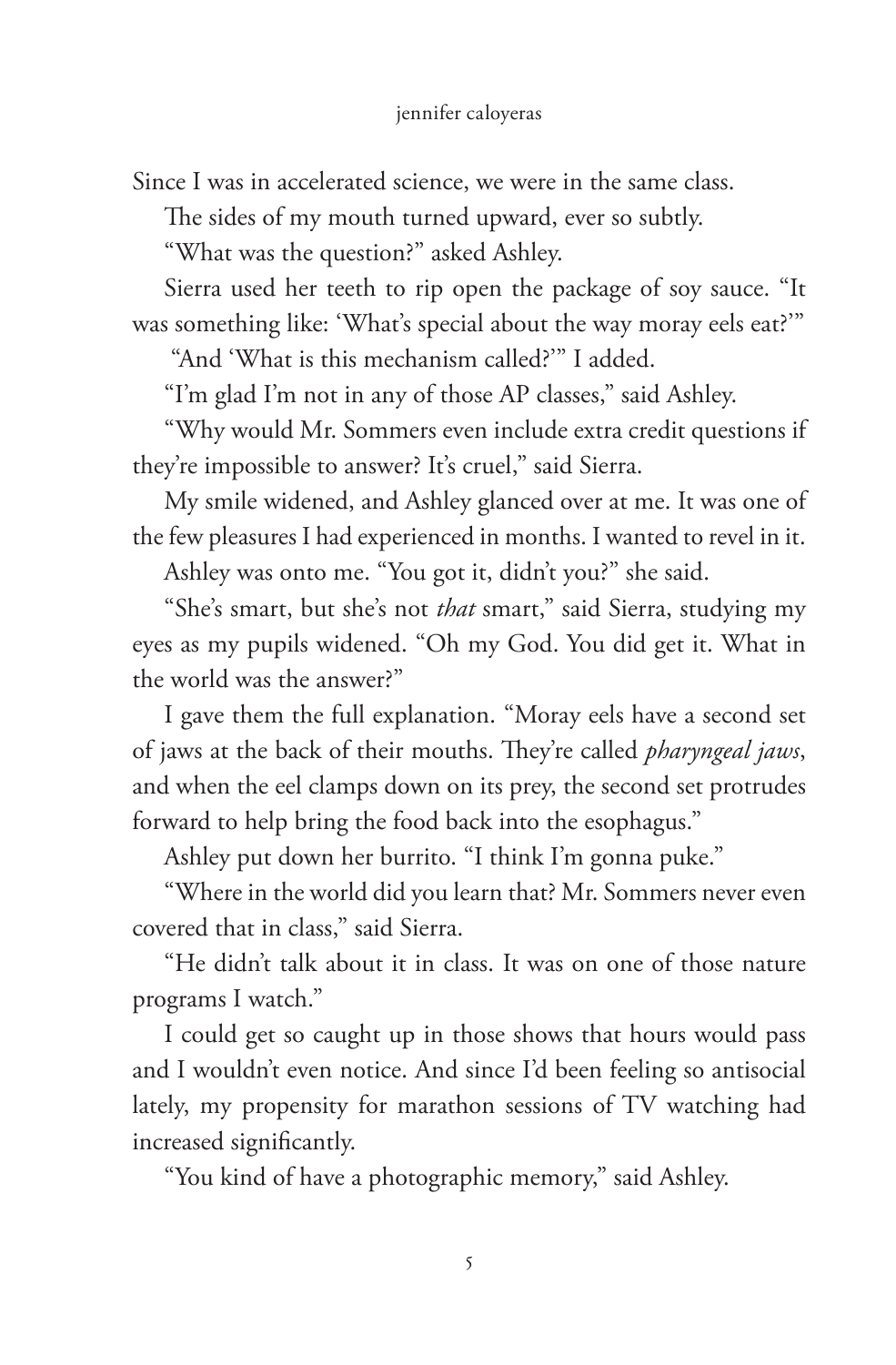"No, I don't," I said. "Only when it comes to things…" I paused, thinking about what I was trying to say. What was the information I was more likely to remember?

"Related to animals?" Ashley ofered.

"I guess. I remember some fora stuf, too, but mostly the fauna," I said.

"You should try going to the Monterey Bay Aquarium with her. It's like having your own personal tour guide," said Ashley.

I guess I had been a bit much when we took a road trip forty-fve minutes south to Monterey soon after we met. It had been a kind gesture for Ashley to invite me along with her family, and Dad had been happy to spend the weekend holed up in his office. Ashley had made fun of me for spouting off facts and strange trivia about the various sea animals—they were my specialty. With all the time I had spent in the ocean, I felt a bit like a sea animal myself. At least I used to feel that way. The ocean now reminded me too much of my mom, so I avoided it. But whenever I heard or read anything about an animal—it didn't matter what kind—the fact would get fled away in my head, and I could recall it at any given moment.

"Wonder why it doesn't work with everything?" asked Sierra.

I had been wondering the same thing. I had four more fnals to take over the next week, and only the easiest one—biology—was behind me. I was pretty sure I had nailed it. But the rest of the week would bring precalculus, Spanish 3, AP U.S. history, and the most dreaded one: English 3. It was my only class that wasn't advanced, which was ironic because my mom had been a librarian who was basically in love with books. I'd been doing okay in English until I was placed in Mrs. Schneider's class last year, in the tenth grade. And then, as luck would have it, I got her again the following year.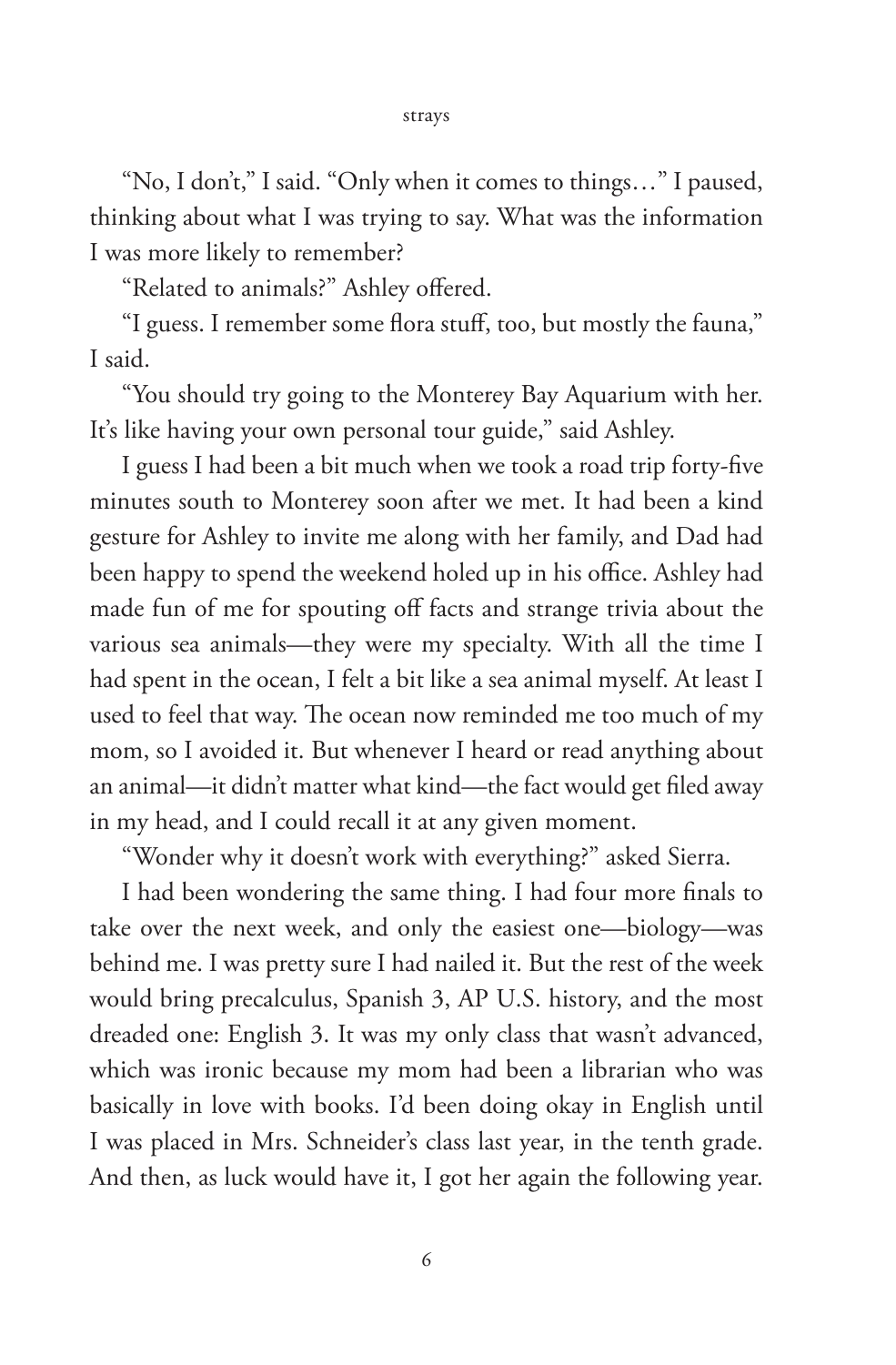Schneider was like a virus I could not shake.

She approached English like an army lieutenant—all rules and no fun. Above her desk was a quote by Molière: GRAMMAR, WHICH knows how to control even kings. But Schneider ran her classroom like King Henry the Eighth-hacking off our proverbial heads every time anyone misspoke.

I knew I should have been studying more, working harder to make sure I kept up my 3.8 grade point average, but the more I studied "the rules," the more mottled they became.

Looking around the cafeteria, you could see severe cases of "senioritis" everywhere. Students were constantly talking about what colleges they were going to, pushing the limits of the already pretty lax dress code in the form of too-short skirts, and exuding a joy that I did not share.

High school was so compartmentalized. You could see it in the yearbook: who the sporty kids were, the skaters, the nerds, the theater geeks, the popular kids. But my friends seemed to transcend that kind of labeling. We were part of diferent things at school. Sierra wrote for the school newspaper, *Te Weekly Slug*; Ashley played volleyball; and I sang in the choir and was part of the school science team that met over an occasional lunch period to discuss the latest breaking news. We were an eclectic trio.

"One week until we're seniors!" I said with fake enthusiasm, trying to take the focus off me and the inner workings of my weird brain.

"I know—I can't believe it! Next year is going to be so awesome!" said Ashley.

Mom had always talked about the importance of getting into a good college, which felt kind of weird because Dad had never gone. He'd worked his way from construction worker to contractor to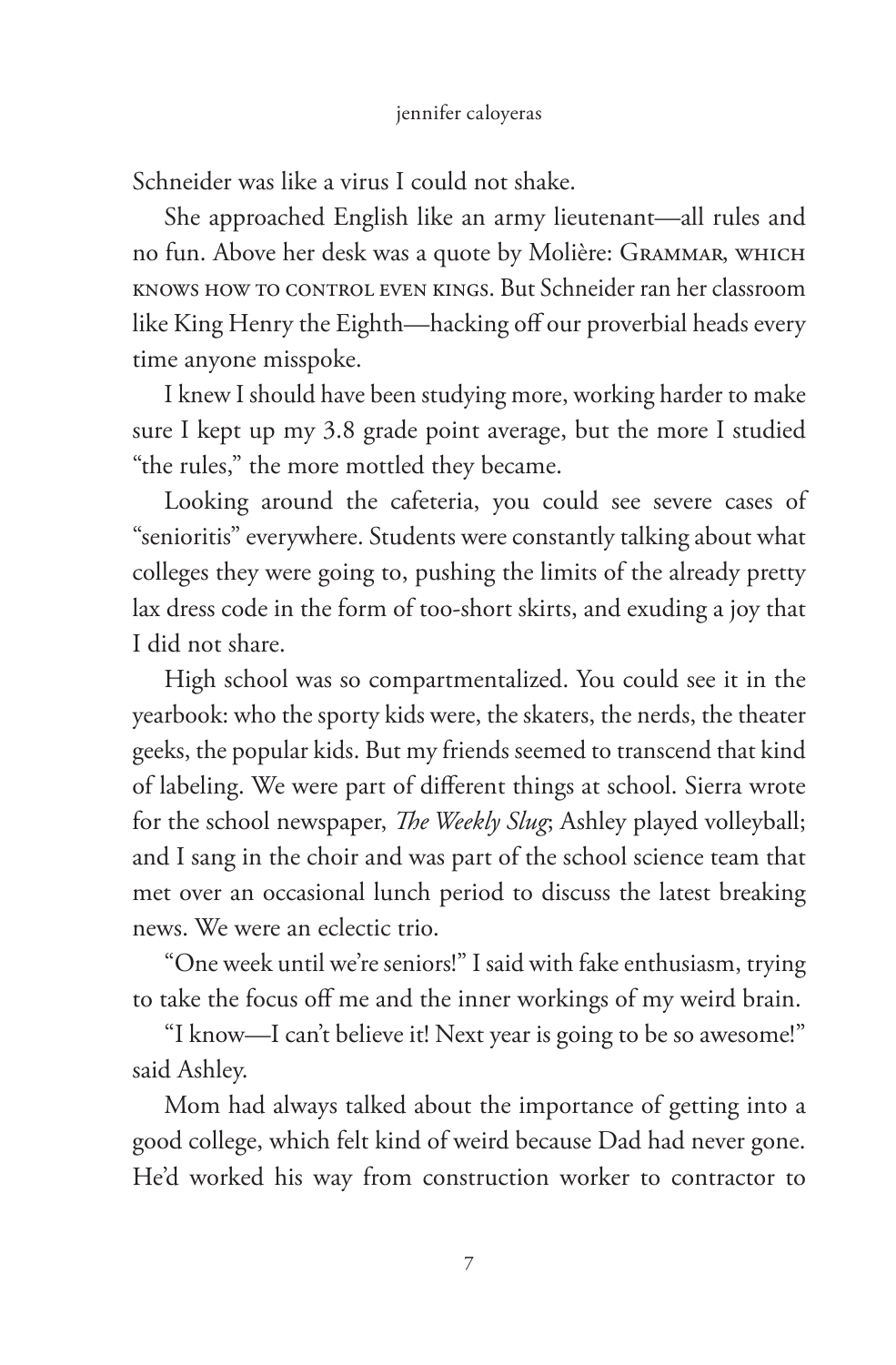businessman, all without a degree. But Mom was always so nostalgic about her college days at Brown University, it was only natural that I would follow in her footsteps.

Dad would always debate with her. "We have some fne state schools in California."

But she'd fre back, "It's not the same as being hunkered down in the dead of winter in a library that's been in operation for over two hundred years."

And that was the image I conjured most often when I pictured myself at college: sitting bundled in a cold library with a long knit sweater, surrounded by books on molecular biology. I realized not every junior romanticized college in quite the same way.

After Mom died, Dad and I didn't really talk about college plans anymore. He had thrown himself into his new job, and I was busy fguring out if and how I was going to make new friends. But when I came home one day last year with a Brown brochure that the college counselor had given me, Dad sat me down and expressed his concerns.

"We can't aford it."

I knew there was one less income coming in, which was why our new duplex in Santa Cruz was way smaller than our house in Topanga Canyon, just north of Los Angeles.

"I'm a good student. I can get a scholarship."

"It's not that simple," he said. "We're not poor enough for a scholarship."

So there I was, not rich enough to afford a private university, but not poor enough for assistance—stuck between a rock and a hard place. Stuck with Dad in California. The good news was my grades had been strong—at least until this semester—and I'd been slowly adding to my nest egg with the funds I'd received from Mom's small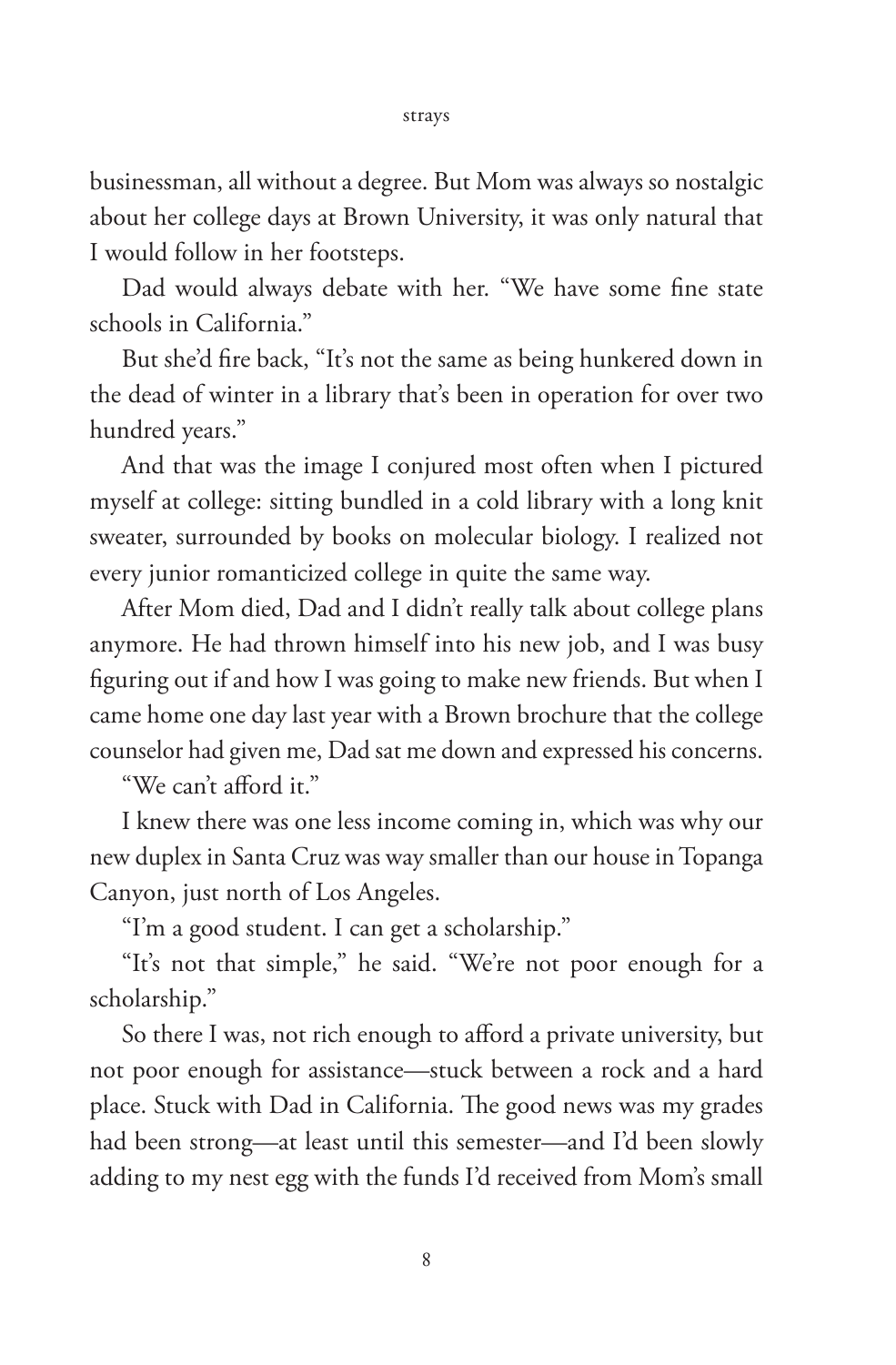trust. The money was accumulating a modest amount of interest at First Pacifc Bank. What better way to spend it than on my education? I knew she'd approve of my plan. With that money there, my college counselor explained, I could qualify for a loan.

 "So, what does it feel like to have one more week until graduation?" Ashley asked Sierra. More than anything, I wanted to switch places with Sierra and officially be a high school graduate.

"I can't wait to get out of this place," said Sierra. "I mean, Santa Cruz is pretty and all, but doesn't it make you feel like the world is so much bigger? There are colleges with student populations as big as this entire city!"

"Seriously? Like where?" Ashley asked.

"Ohio State, for one." Sierra had had her heart set on that school since the beginning of last year. It was all we ever heard about. We were glad when her acceptance letter fnally arrived in the mail. "Can you imagine all the single guys there will be to choose from? And I'm not talking surfer types."

It was true. Our city boasted an inordinately high ratio of surfer guys: tanned skin; long, sun-bleached hair; and this laid-back attitude that made you feel that even if you took one by surprise and slapped him across the face, he'd just keep the conversation rolling.

"Um, speaking of which," said Sierra. "Looks like Andy found himself a freshman."

We turned our heads in unison to see what Sierra was talking about, making it totally obvious that we were spying on Andy Dunn—my ex. Not surprisingly, he was one of those surfer types, but with a brain. He had broken up with me two weeks earlier. He said that I just seemed closed off, that I wasn't letting him in. He claimed he meant emotionally, but I had an entirely diferent interpretation; I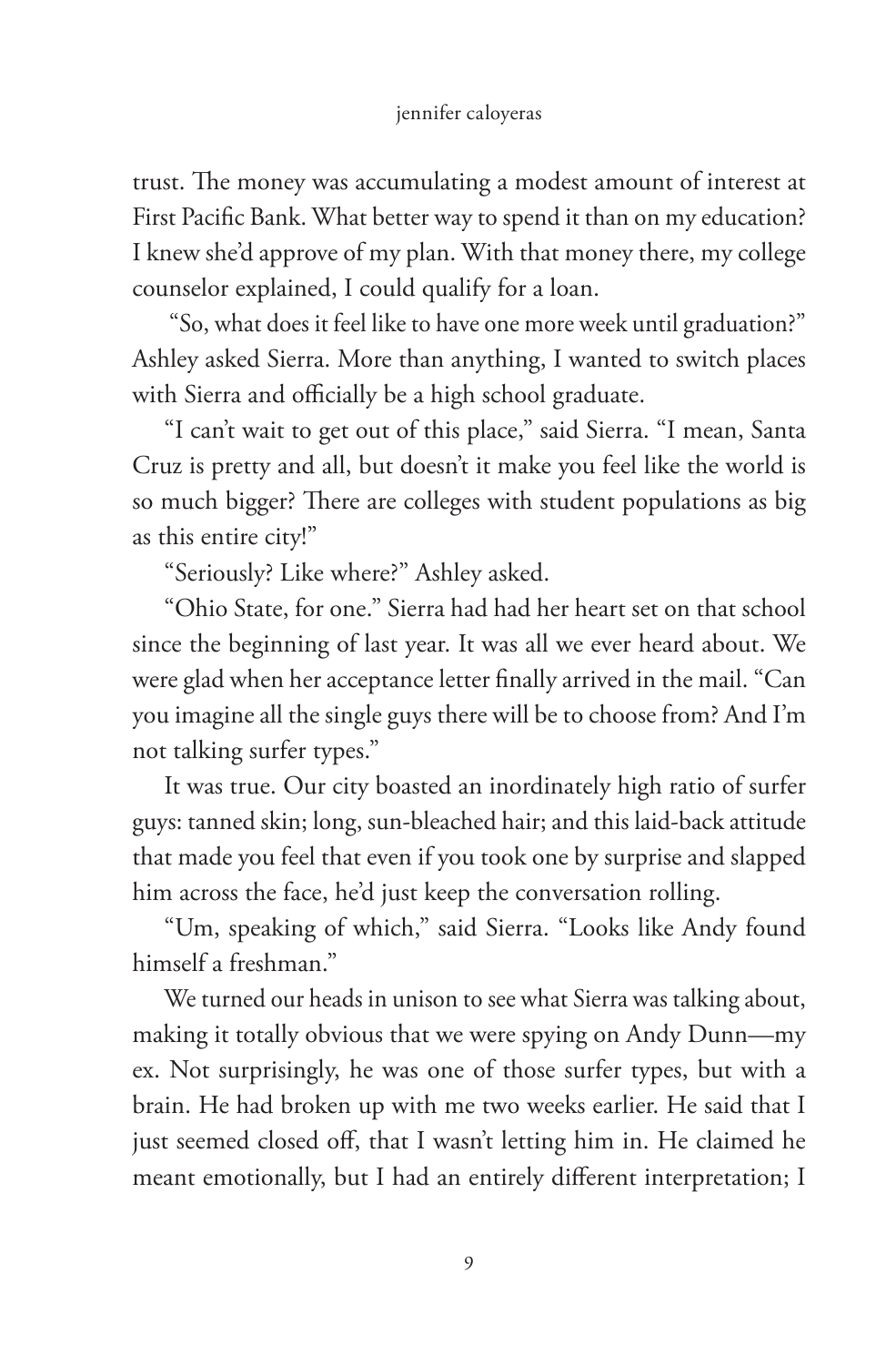hadn't been ready to do much more than kiss him. We'd dated for three months, and seeing him with another girl made my stomach ache in its lowest depths.

"Whatever," I said, turning back around, pretending to shrug the whole thing of. But *the waters were rising*—or at least that's how I felt as the anger gained momentum in my body. I tried to ignore the feeling by anticipating the damage I would infict on my closet wall once I got home.

"You mean, that doesn't bug you?" Sierra pointed straight at them.

"You don't have to point," Ashely said, lowering Sierra's arm.

"He can do what he wants. Fine by me," I lied.

It wasn't fine. The last thing I wanted was a front-row seat to their face-sucking festival. How insensitive could one person be? And to think I'd actually loved this guy. Or, at least I thought I had.

I changed the subject. "So what are the official summer plans?" "Summer school if I didn't pass my biology fnal," said Sierra.

"You'll pass," I said. So much of my time was spent telling these two that they were pretty or skinny or that they'd pass or whatever else they wanted to hear. It was exhausting.

"Okay, supposing I pass AP bio," said Sierra, "I guess summer will be spent being a junior counselor at Summer Brooke Day Camp in Los Gatos, packing up for college, and then hanging with you fne people each afternoon, right?"

"You guys are so lucky," said Ashley. "I have to work."

"Yeah, at the best coffee house in Santa Cruz!" I couldn't hide my excitement that Ashley would be behind the counter at Pergolesi, a Victorian-house-turned-cofee-shop where college students went to study. She had already assured me that as long as her manager wasn't around, I could have all the free coffee I wanted.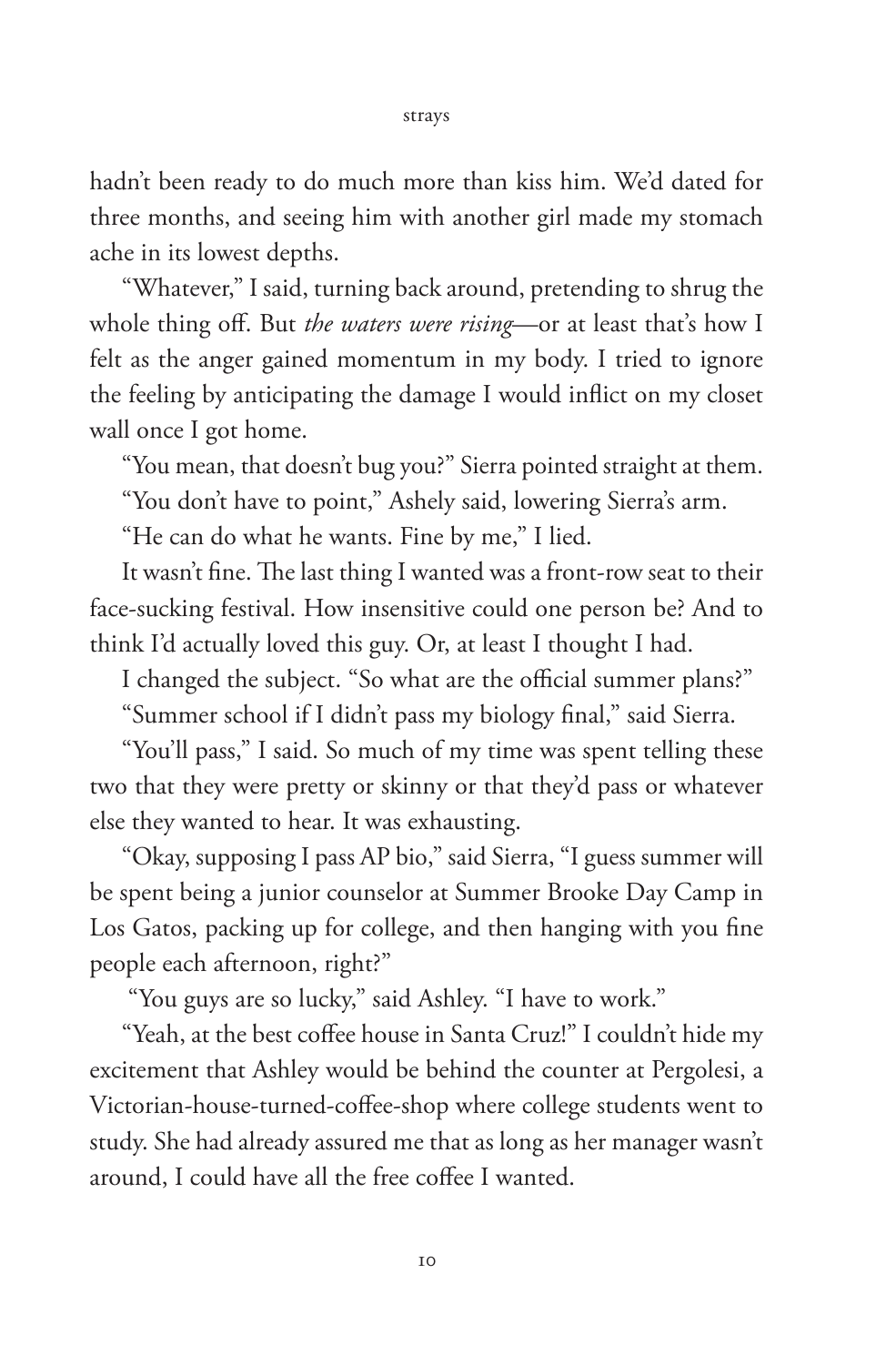"You're working, too, right, Eye?" asked Sierra.

"Babysitting. Same boys I sit during the week sometimes."

I would be babysitting the Harrison boys from nine to three every day. Their mom worked some part-time computer-type job over the hill in San Jose and made enough to pay me \$15 an hour, a 25 percent raise from last summer. It was a pretty easy job, and even fun at times: walking the boys to the park and the library. Every paycheck would transform into college credits.

"Do you have to change diapers?" asked Sierra.

"I did last year. But Conor's three now. He's potty trained. I just have to give him a jelly bean every time it lands in the potty."

"Eew! You have to watch him pee!" said Sierra.

"I'm just there to make sure everything goes where it's supposed to go," I said.

"I am only having girls," said Ashley, putting her uneaten lunch away.

Sierra laughed. "You don't get to choose!"

"I thought there were *ways* of making it go one way or the other. Like positions or some tea you could drink." Ashley could be so naïve.

"Yeah, Make-a-Girl tea," I said. "Saw that one on sale at the market last week."

We all laughed.

"Okay, Ms. Biology Expert, so you tell us then. How is a baby's sex determined?" asked Sierra.

I hadn't really thought of it before. Just knew there was a ffty-ffty chance.

"Sorry, guys, I only do animals," I said.

"People don't count as animals?" asked Ashley.

"Well, I guess humans are the one animal I don't understand," I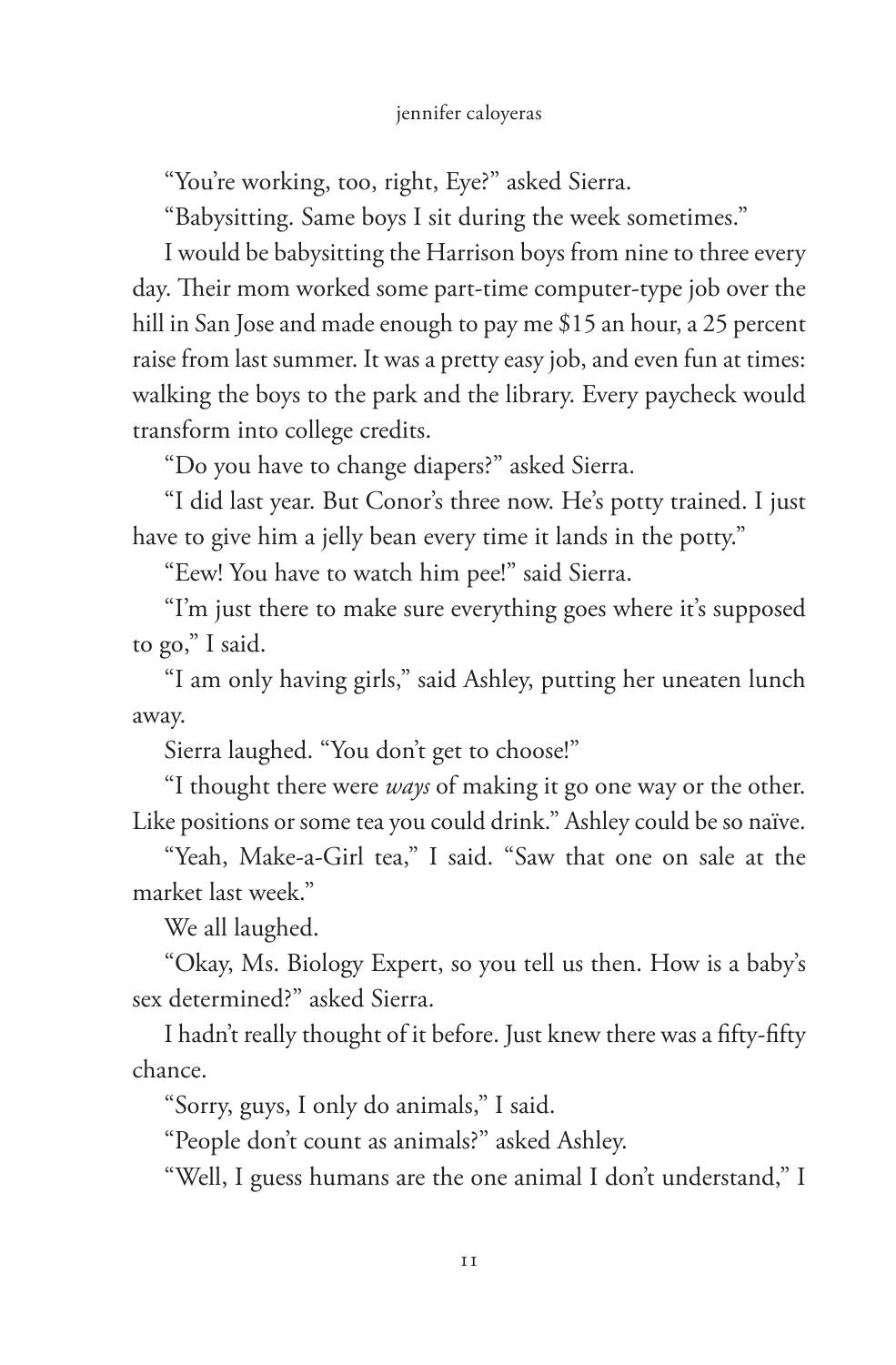said, staring at Andy, who was still slobbering all over that freshman girl. *Te waters began rising again.* It felt as though I were drowning a slow death and there was nothing I could do to save myself.

Sierra's phone pinged, and she looked down to read the text. "I can't believe this!"

"What?" I asked.

"I was supposed to drive to a concert in Berkeley this weekend to review a band for the newspaper, but now my mom's saying she needs the car because she just got invited to some spa getaway with *her* friends. I seriously hate her. I wish she were dead."

Even though I was looking down at my sandwich, I could feel their eyes on me, waiting for my reaction.

"Sorry, Eye," said Sierra.

There that monocle was, floating above me. Looking down on me. Singling me out.

*Girl with the dead mother.* 

"It's okay!" I assured her. After all, it should have been okay, an ofhand remark said in front of someone whose mom happened to be dead. Sierra hadn't meant to offend, I understood that—but, truth be told, whenever people mentioned their moms I ached a little inside. It seemed like a waste of time to want something I couldn't have. Dad was still single, always too busy with work for girlfriends, but even if he remarried and I gained a stepmother, whether good or evil, she'd never replace my real mom.

I did my best to smile and empathize with Sierra.

"My mom wants to take us on a girls' shopping trip to San Francisco next weekend," Ashley said. "You ladies in?"

Sierra squealed. "Yes!"

"Eye?" asked Ashley. I knew she was being generous with her offer,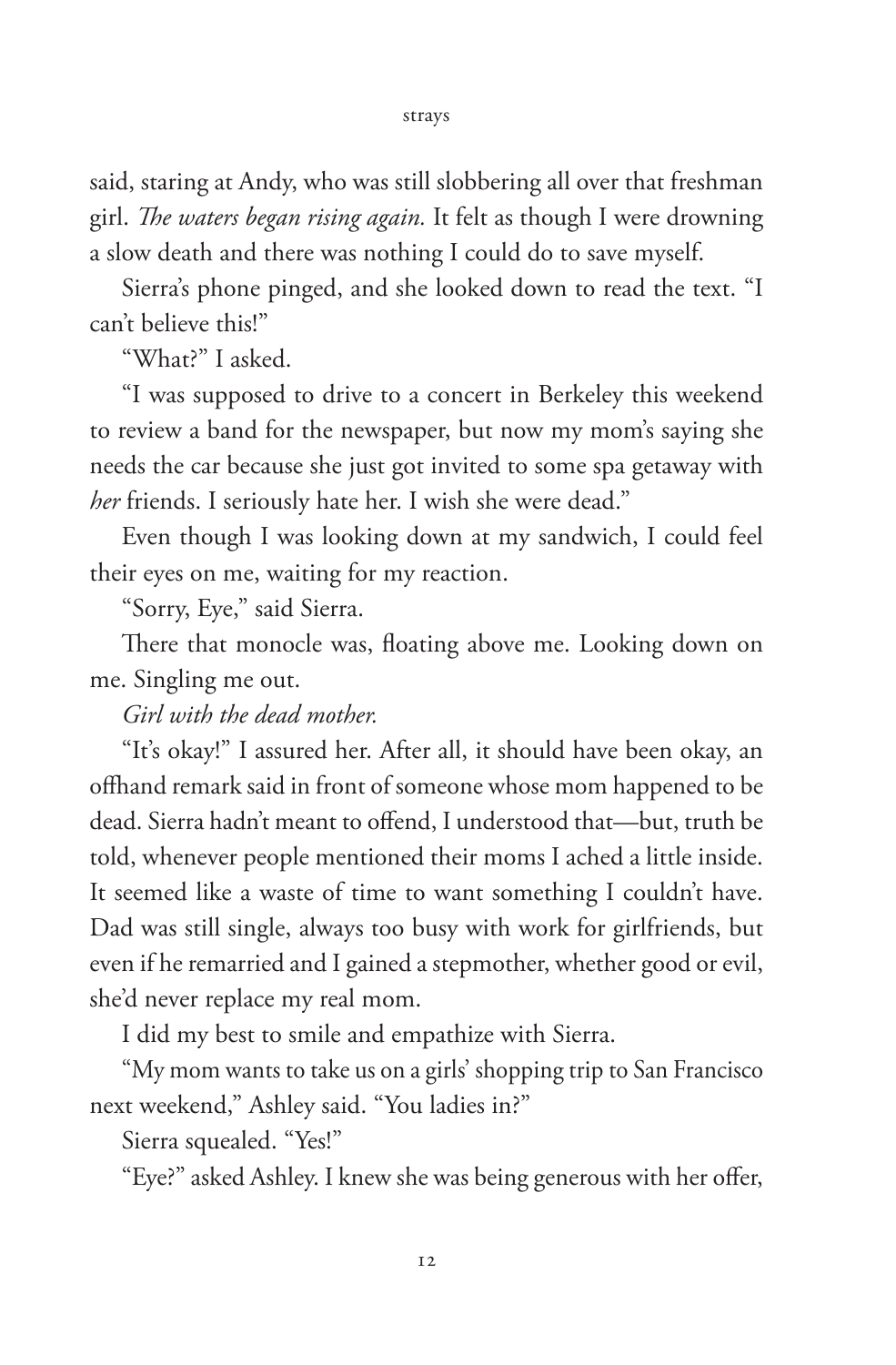jennifer caloyeras

but I was desperate for some time alone.

"Maybe," I answered, unenthusiastically.

"Aw, come on. We need your dad's juice for the ride up!"

Dad was a manager at a juicing facility just north of Santa Cruz, and his one and only perk seemed to be a limitless supply of freshsqueezed fruit and vegetable juices that flled our otherwise scant refrigerator to the brim.

"I'm totally going on a juice diet," said Sierra. "Tell your dad we need a case for the car. You have to come."

Did they only want me to go on the trip for my free drinks? I wondered if I put in a request like that whether Dad would bother following through—or even return my text, for that matter. He was always busy with work. When I was younger, he'd taken time off to go on vacations with me and my mom. We'd go camping in Yosemite or cross-country skiing in the Sierras. But after she died, Dad's workload seemed to increase, and I couldn't fgure out whether he had actually been given more work or whether he had chosen to take it all on in order to avoid dealing with Mom's death—or dealing with me.

A wadded-up paper lunch bag hit Ashley in the face.

"Seriously?" she said. She picked it up and threw it back toward three boys at another lunch table, laughing. We didn't know their names but referred to them as Mutton Chop (the guy was always growing his sideburns), Streak (he had a streak of blond bleached at the front of his hair), and Hoodie Boy (who always wore the same hooded sweatshirt pulled tight so you could hardly see his face). All of them were troublemakers. They had been kicked out of class more times than I could count, and once in a while I'd see one of them sitting outside the principal's office, waiting, no doubt, for another stern warning. They were from a whole other world of kids who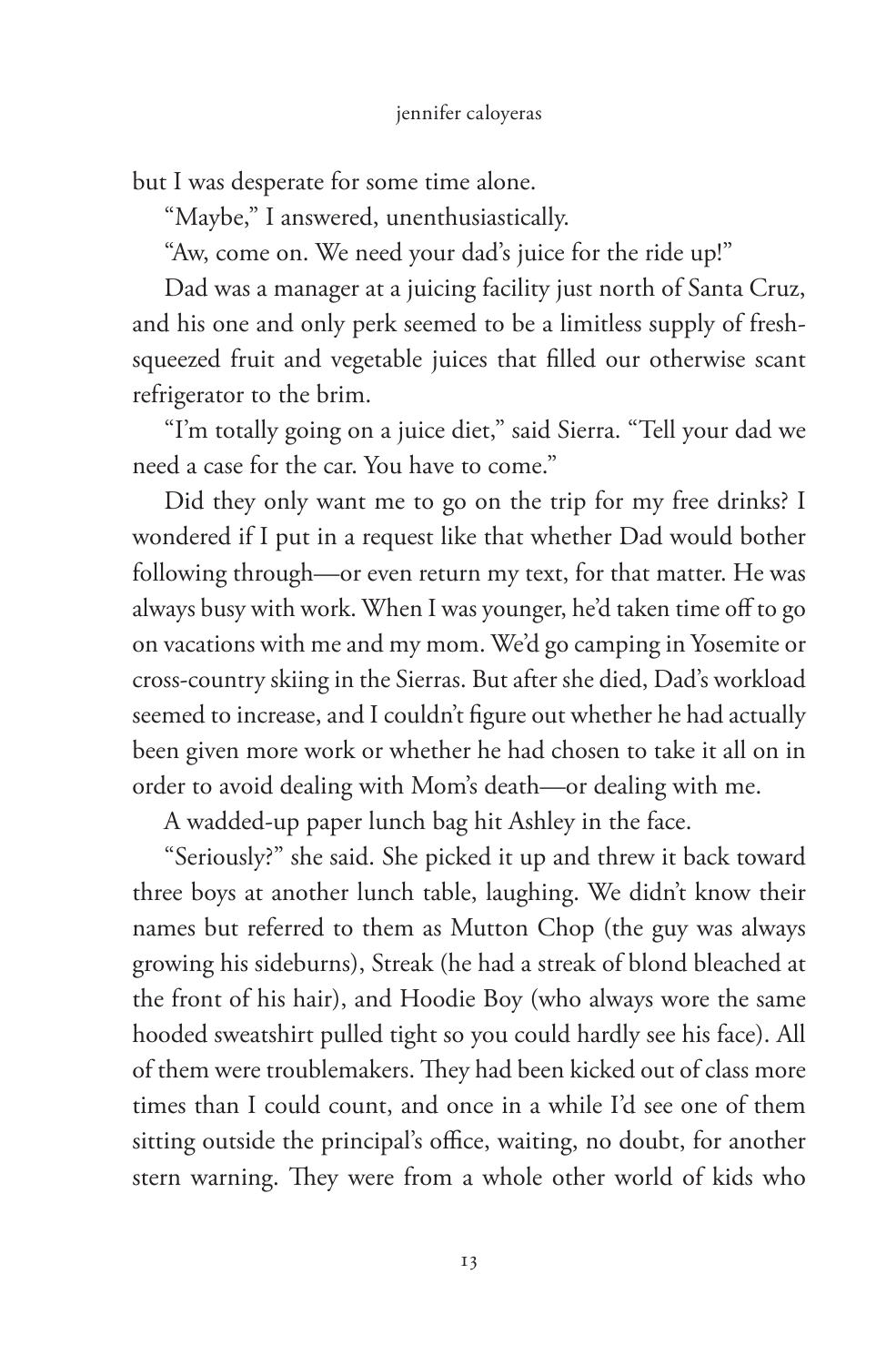didn't listen, kids who had no college ambition, kids who would end up in the same place doing the same thing twenty years from now. Or worse: in jail.

"Here comes Principal C."

Principal Cagle was on the prowl again. Close to the end of the school year, he had a mission to bust anyone he could get his hands on, like he had some quota to fll. With the paper-bag delinquents only a table away, I didn't even question his steady pace toward us. Also, he and Ashley's dad were friends, and once in a while, just to make everyone feel awkward, he'd have a seat with us and start making small talk.

Sierra said, "Ashley, hide under the table, so he doesn't see you…"

Ashley was getting ready to squeeze under the laminate when Cagle leaned down toward me and said, not quite in a whisper, "Iris Moody, please meet me in my office in ten minutes."

My cheeks fushed as Cagle turned and walked away.

"He's so creepy," Sierra said, once he was out of earshot.

"What in the world was that about?" asked Ashley.

I shrugged.

"He probably just wants to tell you you've won some super-genius science award and they're etching your name on a plaque that will sit on the gym wall for all eternity," said Sierra.

The paper-bag boys were staring at me and laughing, still probably shocked that they weren't the ones Cagle was after.

"Want to walk around Pacifc after school?" Sierra asked us.

Ashley nodded. "You'll come, too—right, Eye?" she asked.

"Sure," I said, less than enthusiastically. I really just wanted an afternoon to myself.

"Is everything okay?" Ashley asked.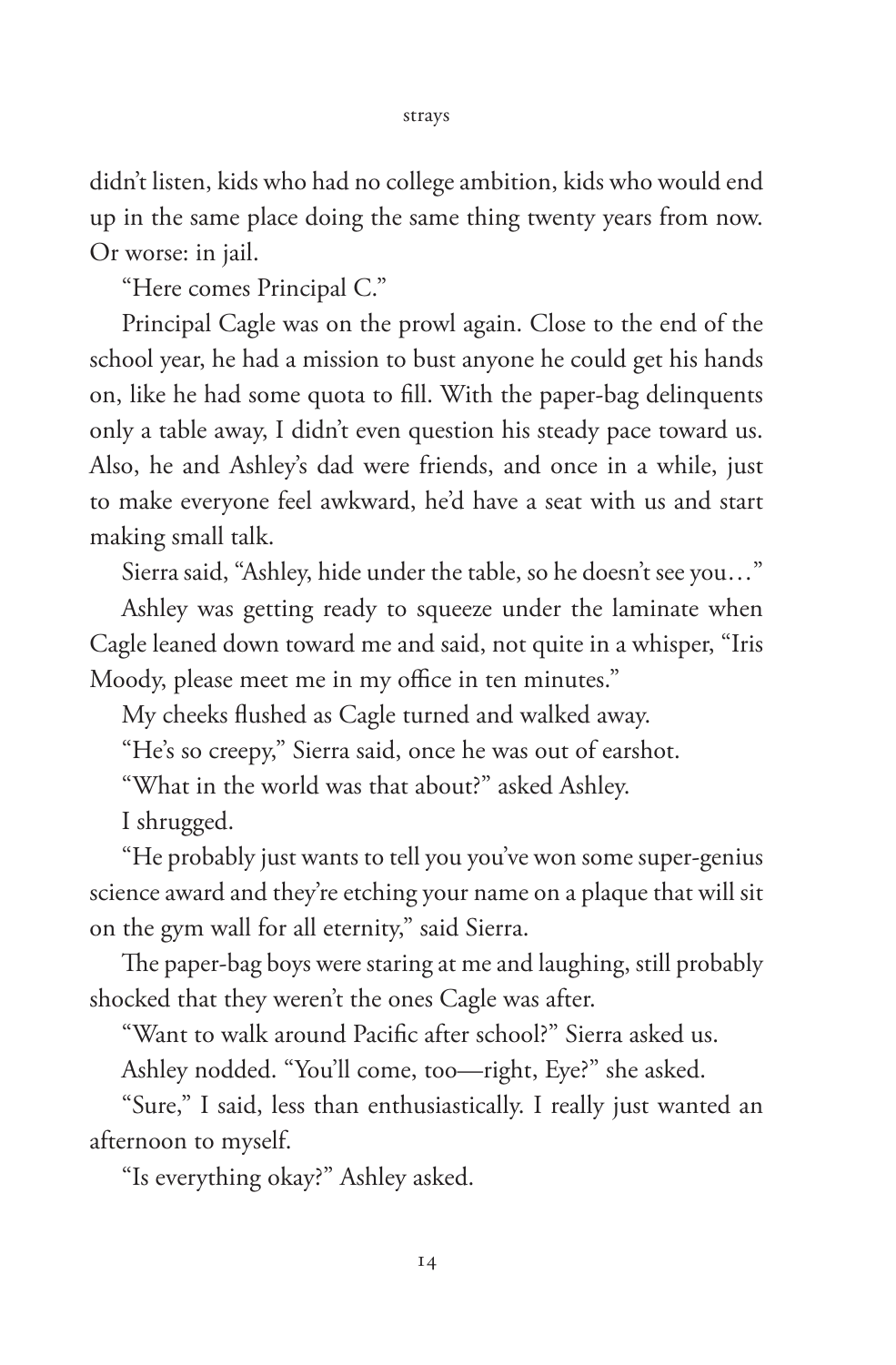#### jennifer caloyeras

"Peachy," I said in my perfected sarcastic tone.

Ashley rolled her eyes.

"You don't have to be rude about it," said Sierra.

"You guys have a good lunch," I said and grabbed my things. I just felt like being alone, wallowing in my funk. I told myself that once summer break officially started, I would emerge from hiding, ready to face the world.

As I walked toward Mr. Cagle's office, a nagging feeling took over my body that this meeting was going to be anything but congratulatory.